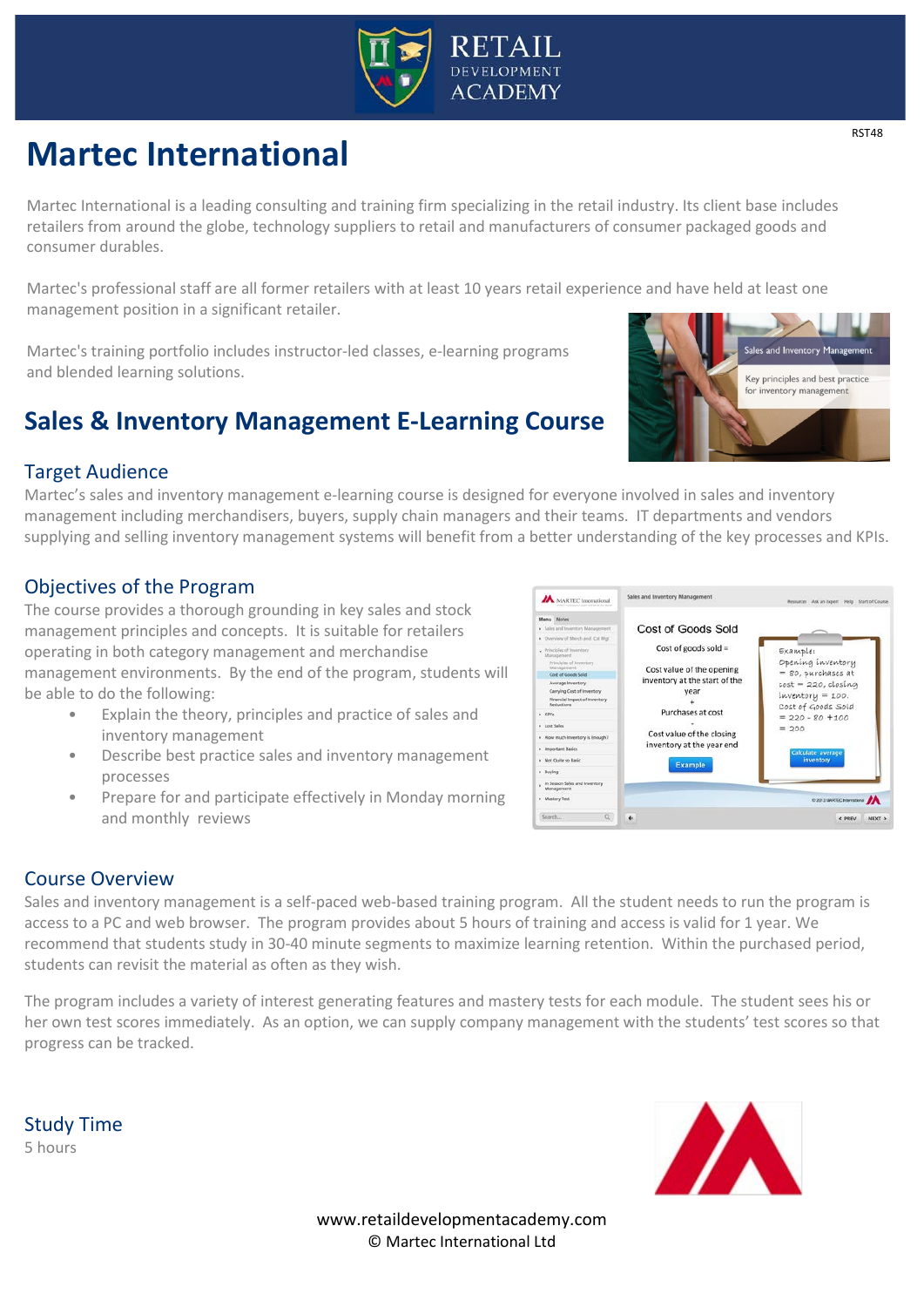## Program Contents

#### **Course Introduction**

• How to use this Course

#### **Overview of merchandise and category management**

- Merchandise management definition
- Category management definition
- Category management vs. inventory management
- Retail merchandising

#### **Principles of inventory management fundamentals**

- Cost of goods sold
- Average inventory
- Carrying costs of inventory
- Financial impact of inventory reductions

#### **Key Performance Indicators (KPIs)**

- ABC analysis
- Example ABC analysis and in stock service levels
- Inventory or stock turn
- Evaluating a change in turn
- Weeks of supply
- Markdowns
- Sell through
- Gross Margin Return on Investment (GMROI)
- Maximizing GMROI

#### **Lost sales**

- Cost of avoiding a lost sale
- Lost sales estimation continuity and fashion items
- Profit impact of lost sales recovery
- Using lost sales in practice

#### **How much inventory is enough?**

- How much inventory do you need?
- Safety stock
- Considerations for reducing inventory
- Which comes first reducing stocks or reducing lost sales?

#### **Important basics**

- Breaking stock and terminal stock
- Types of stock ownership
- Consignment stock
- Vendor Managed Inventory (VMI)
- Direct Store Delivery (DSD)
- Difference between sales and demand
- Inventory accuracy
- Fast movers vs. slow movers
- Packs
- Ratio packs
- Rounding rules
- Visual merchandising constraints

#### **Not quite so basic**

- Halo effect
- **Cannibalization**
- Price elasticity curves and cannibalization
- Price optimization data considerations
- Price optimization example strategies
- Common inventory management errors

#### **Buying**

- Buying differences merchandise management vs. category management
- How much do you buy?

#### **In-season sales and inventory management**

- Summary of the merchandise management process
- A typical Monday morning review
- Performance against chain average
- Sales to stock ratio (participations)
- A problem department?
- Last n weeks trend
- Example monthly review
- Questions to investigate
- Position sheet analysis
- Open to Buy management
- Open to Buy example
- In season control
- Complicating factors
- Impact of stock ownership on OTB

### **Mastery Test**





www.retaildevelopmentacademy.com

#### © Martec International Ltd